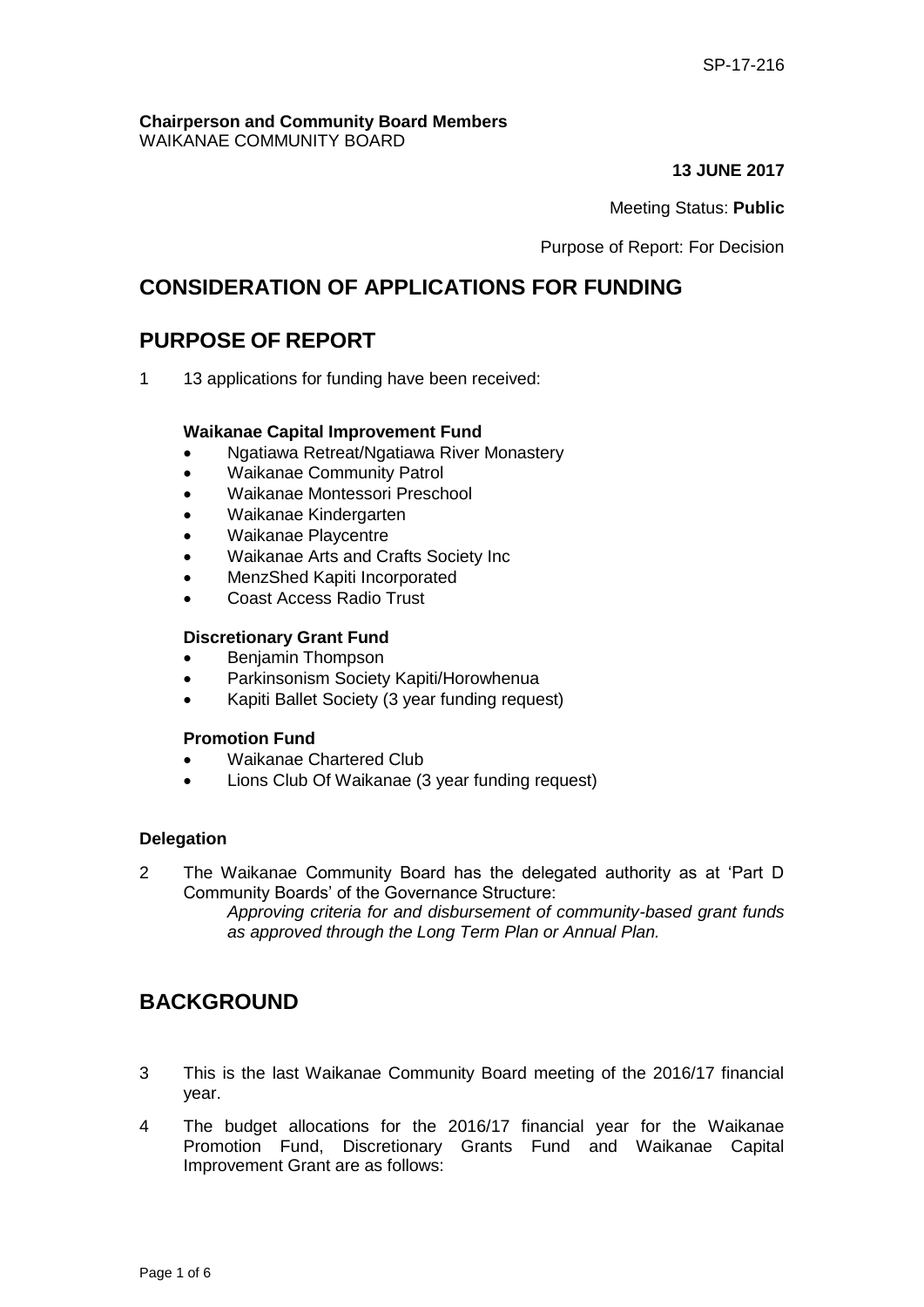| <b>Fund</b>                                                                      | 2016/17<br><b>Budget</b><br><b>Allocation</b> | Total<br><b>Allocated</b><br>to Date | Total<br><b>Unallocated</b><br>to Date |
|----------------------------------------------------------------------------------|-----------------------------------------------|--------------------------------------|----------------------------------------|
| <b>Discretionary Grants Fund</b><br>Funds from Promotion Fund to cover shortfall | \$6,277                                       | \$9,758<br>$- $3,481$                | \$0                                    |
| Waikanae Promotion Fund                                                          | \$35,169                                      | \$25,051.45                          | \$10,118.00                            |
| <b>Waikanae Capital Improvement Grant</b>                                        | \$35,169                                      | \$457.20                             | \$34,711.80                            |

5 An amount of approximately \$1.208 million is held in the Waikanae Capital Improvement Fund and this is expected to reduce to \$914,000 by the end of the financial year. The following table shows how the fund has been allocated:

| Amount<br>(\$000) | <b>Purpose of Grant</b>                         |
|-------------------|-------------------------------------------------|
| 1,197             | Balance at 30 June 2015 as per Annual Report    |
| 32                | Earnings during 2015/16                         |
| (21)              | Expenditure during 2015/16                      |
| 1,208             | Balance at 30 June 2016 as per Annual Report    |
| (254)             | Pledged to the Mahara Gallery Trust             |
| (43)              | Allocated for 'Welcome to Waikanae' sign        |
| 51                | Interest earnings budgeted for the 2016/17 year |
| (13)              | Waikanae Bowling Club                           |
| (35)              | Budgeted grants for 2016/17                     |
| 914               | Forecast Balance as at 30 June 2017             |

# **CONSIDERATIONS**

# **Issues**

- 6 Grants are allocated in accordance with the specified criteria (attached).
- 7 All applicants have been advised of the criteria and meeting date by email.

# **Capital Improvement Fund Grant**

- Ngatiawa Retreat Trust/Ngatiawa River Monastery
- 8 Ngatiawa Retreat Trust has applied for a Capital Improvement fund grant of \$10,000 to assist with the upgrade of the sewage system

# Waikanae Community Patrol

9 Waikanae Community Patrol has applied for a Capital Improvement fund grant of \$572.50 to purchase a rear facing video camera and recruitment noticeboards.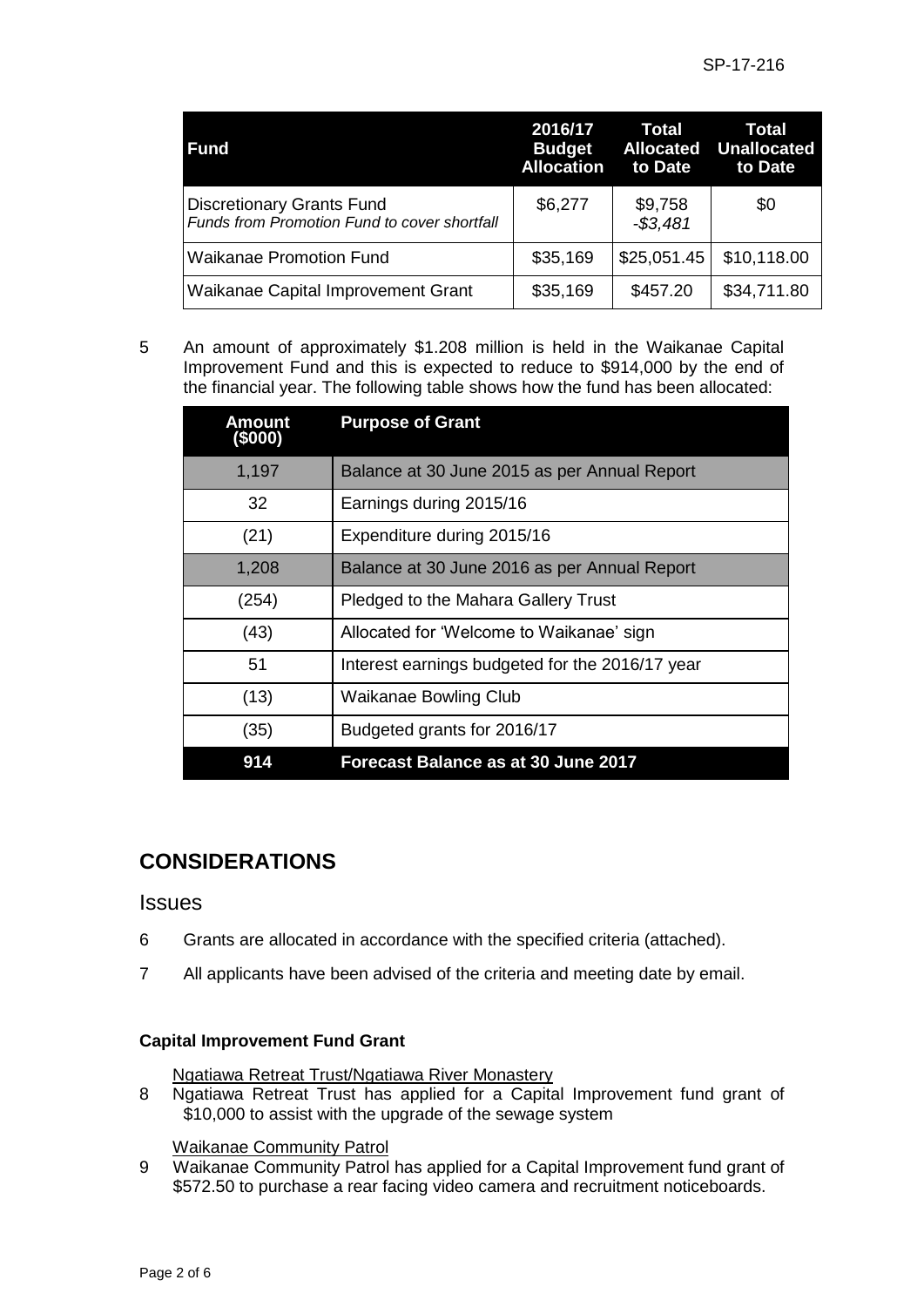Waikanae Montessori Preschool

10 Waikanae Montessori Preschool has applied for a Capital Improvement fund grant of \$2,518.50 to assist with the upgrade of playground equipment.

### Waikanae Kindergarten

11 Waikanae Kindergarten has applied for a Capital Improvement fund grant of \$10,500 to assist with the costs of replacing the vinyl in the play area, kitchen and toilets.

#### Waikanae Playcentre

12 Waikanae Playcentre has applied for a Capital Improvement fund grant of \$2,799.41 to assist with the costs of purchasing PVC blinds.

### Waikanae Arts and Crafts Society Inc

13 Waikanae Arts and Crafts Society Inc has applied for a Capital Improvement fund grant of \$12,703 to assist with the costs of maintenance and purchasing a heat pump.

MenzShed

14 MenzShed has applied for a Capital Improvement fund grant of \$10,000 to assist with the costs of engineering design work.

Coast Access Radio Trust

15 Coast Access Radio Trust has applied for a Capital Improvement fund grant of \$2,225.00 to assist with the costs of building signage.

### **Discretionary Fund Grant**

Benjamin Thompson

16 Benjamin Thompson has applied for a Discretionary Fund grant of \$500 to help with the costs of representing New Zealand in Inline Hockey in Slovakia.

### Parkinsonism Society Kapiti/Horowhenua

17 Parkinsonism Society Kapiti/Horowhenua has applied for a Discretionary Fund grant of \$500 to help with the costs of rent and the monthly newsletter.

#### Kapiti Ballet Society

18 Kapiti Ballet Society has applied for a Discretionary Fund grant of \$500 for the next three years to assist with the costs of running the Annual Dance Competition in 2017, 2018 and 2019.

### **Promotion Fund Grant**

Lions Club of Waikanae

19 Lions Club of Waikanae has applied for a Promotion Fund grant of \$4,200 for the next three years to help with the costs of printing and advertising for the Waikanae Lions Super Spring Garden Trail for 2017, 2018 and 2019.

### Waikanae Chartered Club

20 Waikanae Chartered Club has applied for a Promotion Fund grant of \$5,000 to help with the costs of hall hire for the 2017 Ladies and Masters 8Ball Nationals in July 2017.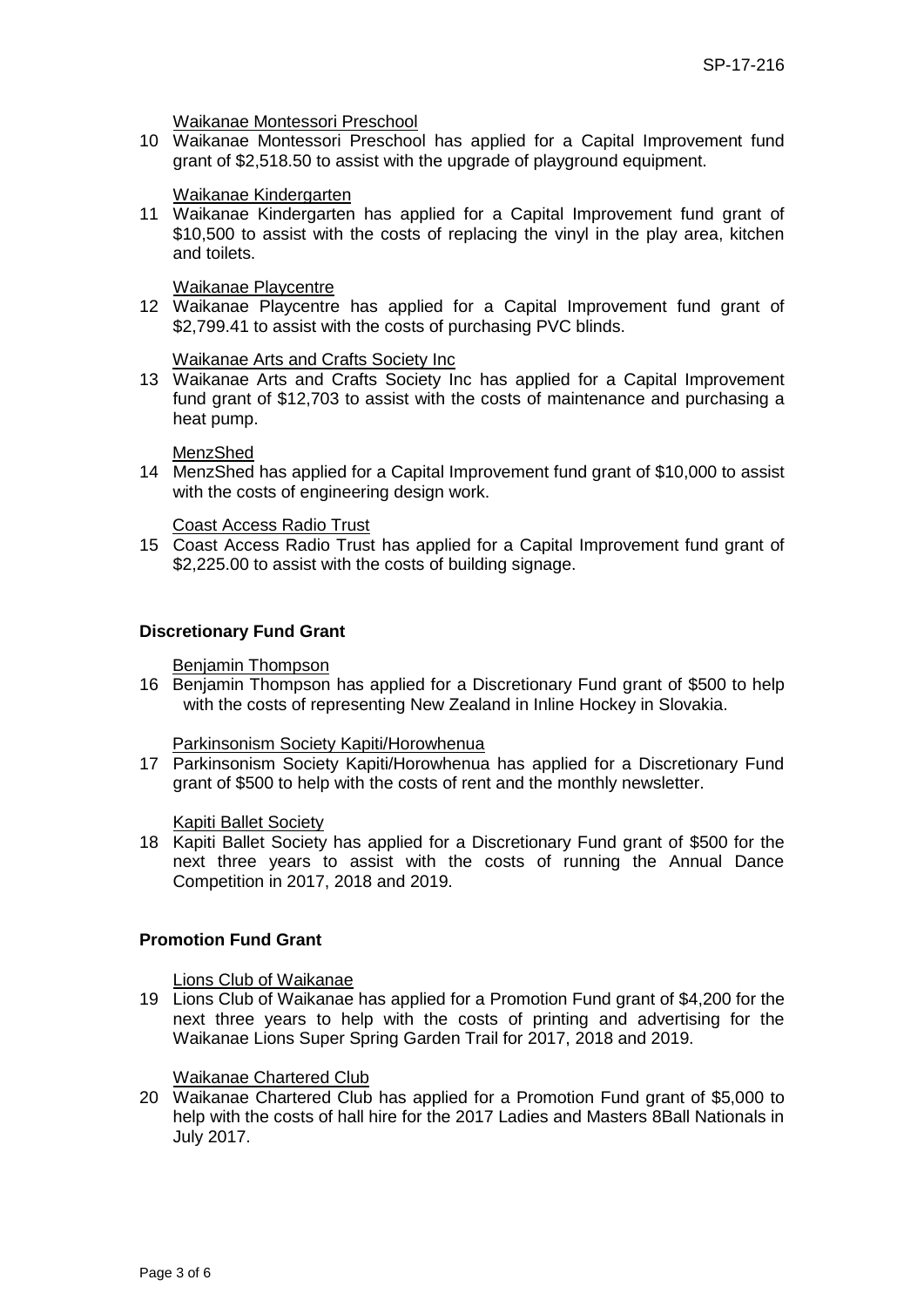21 Grants equating to \$62,018.41 have been presented for the Board's consideration and approval. As there are no funds left in the discretionary grants fund, Board Members would need to move over funds from the promotions fund.

| <b>Fund</b>                       | Total<br><b>Unallocated</b><br>to Date | <b>Total Grants</b><br><b>Requested</b> |
|-----------------------------------|----------------------------------------|-----------------------------------------|
| <b>Discretionary Grants Fund</b>  | \$0                                    | \$1,500.00                              |
| <b>Waikanae Promotion Fund</b>    | \$10,118.00                            | \$9,200.00                              |
| Waikanae Capital Improvement Fund | \$34,711.80                            | 51,318.41                               |

## *Historical Grants*

22 Attached to this report, as appendices, are tables showing all grants made in the 2016/17 and 2015/16 financial years.

# **SIGNIFICANCE OF ENGAGEMENT**

23 This matter has a low level of significance under the Council Policy.

# **RECOMMENDATIONS**

- 24 The Waikanae Community Board grants Ngatiawa Retreat a Capital Improvement Fund Grant of \$............... to assist with the upgrade of the sewage system.
- 25 The Waikanae Community Board grants Waikanae Community Patrol a Capital Improvement Fund Grant of \$............... to purchase a rear facing video camera and recruitment noticeboard.
- 26 The Waikanae Community Board grants Waikanae Montessori Preschool a Capital Improvement Fund Grant of \$............... to assist with the upgrade of playground equipment.
- 27 The Waikanae Community Board grants Waikanae Kindergarten a Capital Improvement Fund Grant of \$............... to assist with the costs of replacing the vinyl in the play area, kitchen and toilets.
- 28 The Waikanae Community Board grants Waikanae Playcentre a Capital Improvement Fund Grant of \$............... to assist with the costs of purchasing PVC blinds.
- 29 The Waikanae Community Board grants Waikanae Arts and Craft Society a Capital Improvement Fund Grant of \$............... to assist with the costs of maintenance and purchasing a heat pump.
- 30 The Waikanae Community Board grants Waikanae MenzShed Kapiti a Capital Improvement Fund Grant of \$............... to assist with the costs of engineering design work.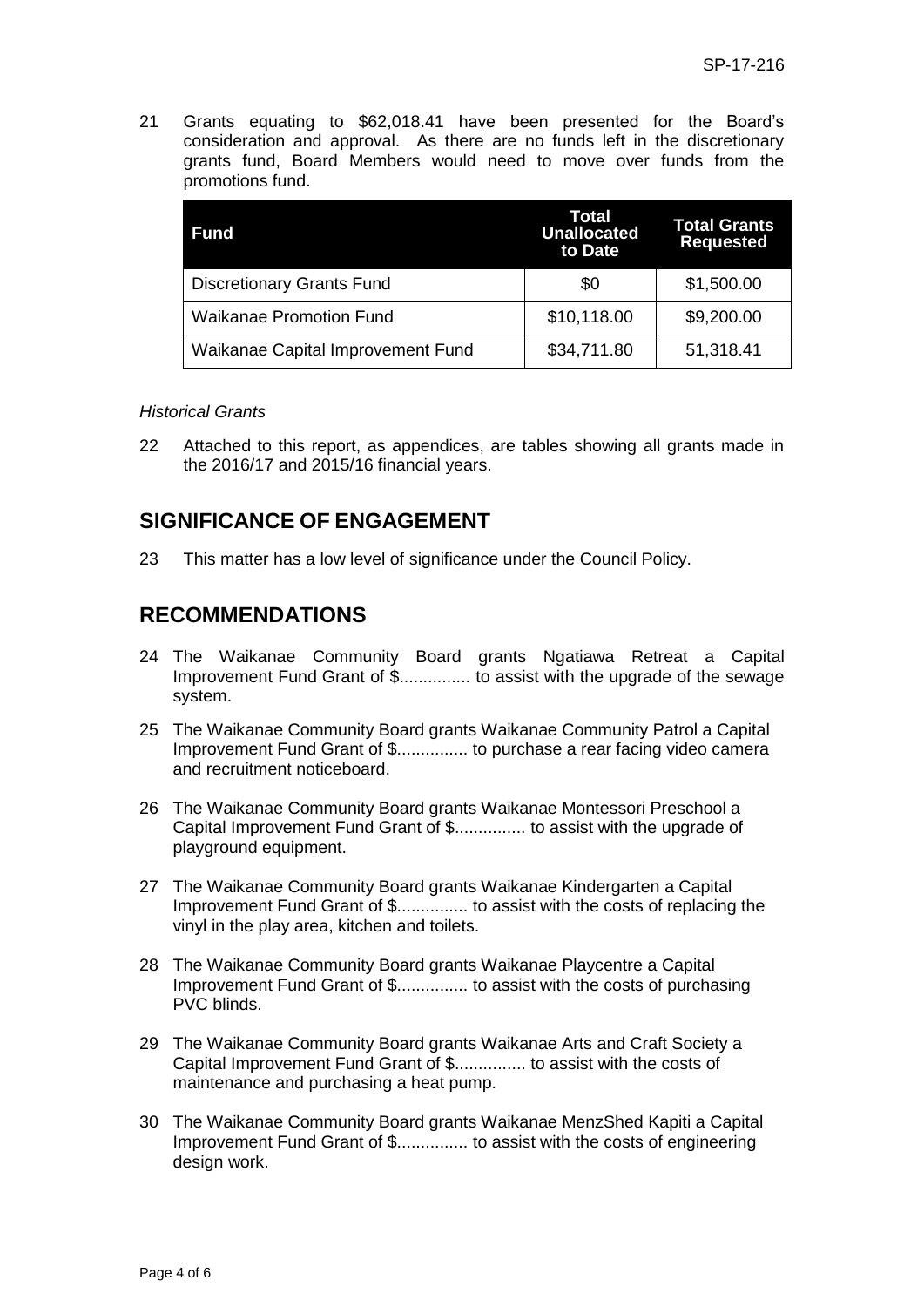- 31 The Waikanae Community Board grants Coast Access Radio Trust a Capital Improvement Fund Grant of \$............... to assist with the costs of building signage.
- 32 The Waikanae Community Board grants Benjamin Thompson a discretionary grant of \$............ to help cover the costs of representing New Zealand in Inline Hockey in Slovakia.
- 33 The Waikanae Community Board grants Parkinsonism Society Kapiti/Horowhenua a discretionary grant of \$............ to help cover the costs of rent and the monthly newsletter.
- 34 The Waikanae Community Board grants Parkinsonism Kapiti Ballet Society a discretionary grant of \$............for the next three years to assist with the costs of running the Annual Dance Competition in 2017, 2018 and 2019.
- 35 The Waikanae Community Board grants the Lions Club of Waikanae a grant of \$........... from the promotion fund for the next three years to help with the costs of printing and advertising for the Waikanae Lions Super Spring Garden Trail for 2017,2018 and 2019.
- 36 The Waikanae Community Board grants Waikanae Chartered Club a grant of \$.......... from the promotion fund to help with the costs of hall hire for the 2017 Ladies and Masters 8Ball Nationals in July 2017.
- 37 The Waikanae Community Board agrees to transfer \$............ from the Waikanae Promotional Fund to the Discretionary Grants Fund to cover the shortfall.

**Report prepared by: Approved for submission by:**

**Samara Shaw Sarah Stevenson Executive Secretary Strategy & Planning**

**Group Manager Strategy & Planning**